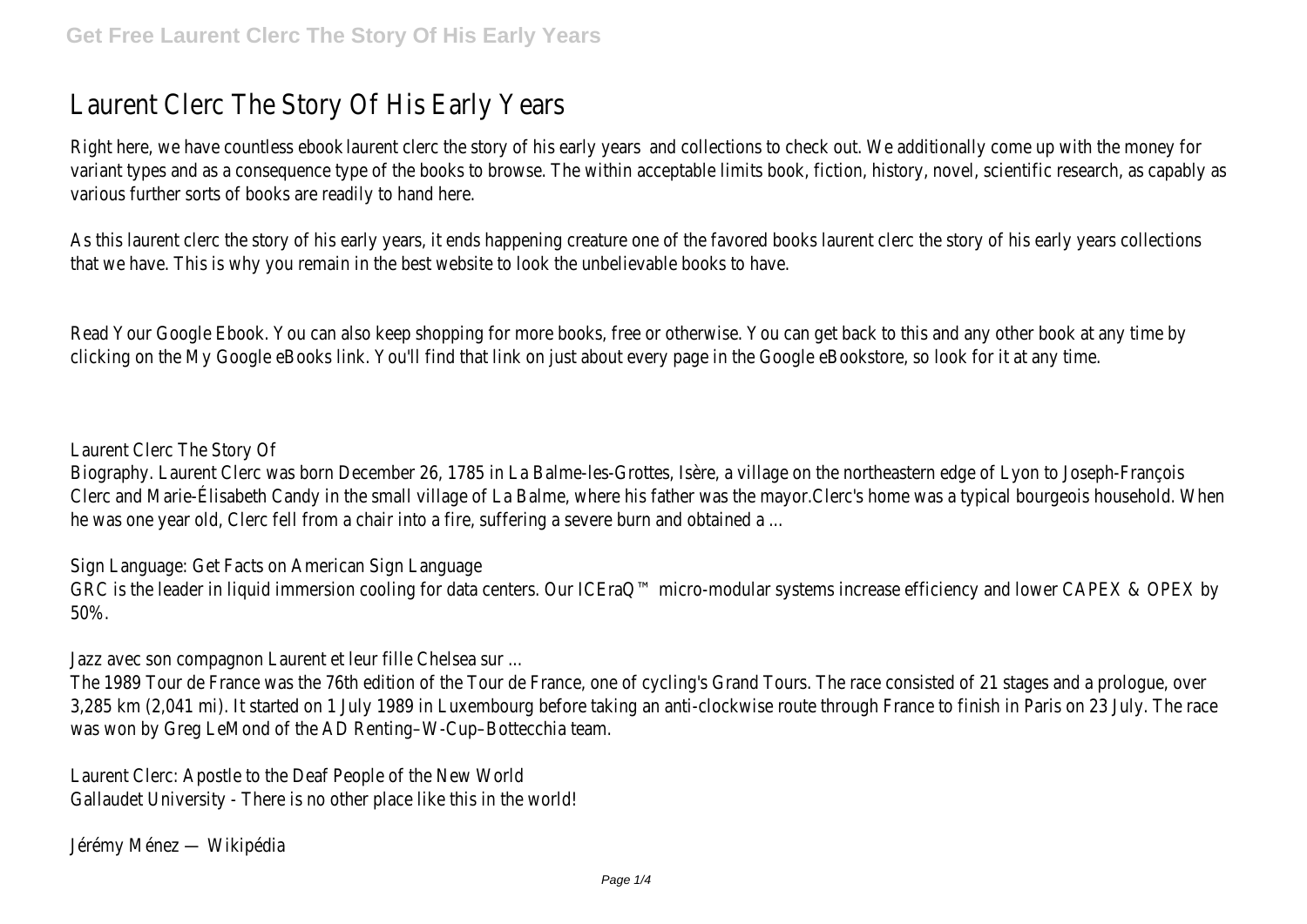American Sign Language (ASL) is a complete, complex language that employs signs made with expressions and postures of the body. It is the first language of many deaf North Americans, people ...

Julien Clerc : toute l'actualité de Julien Clerc

Comme beaucoup de personnalités, Alice Taglioni a décidé de documenter ses vacances sur Inst compagnon, Laurent Delahousse, elle a publié le ...

Home – Gallaudet University Doctolib. 28,807 likes · 1,058 talking about this. Doctolib est le leader européen de la e-santé

Best Online Wine Store & Storage Services | Vinfolio Fine Wine Hercules - Susan Egan, Cheryl Freeman, LaChanze, Vaneese Thomas, Lillias White

Lesson 1 - ASL American Sign Language

Jérémy Ménez, né le 7 mai 1987 à Longjumeau (Essonne, France) est un footballeur internatio FC.Jérémy Ménez a été sélectionné en équipe de France dans toutes les catégories d'âge possi moins de 17 ans en 2004.Il fait ses débuts en sélection A le 11 août 2010 contre la ...

Famous Deaf People | Start ASL

Laurent Gerra est un imitateur, humoriste, acteur et scénariste français, né le 29 décembre 1 imitations ironiques de personnalités politiques et de célébrités du monde du spectacle et des

Dead Silence (TV Movie 1997) - IMDb Julien Clerc: retrouvez toute l'actualité de Julien Clerc. News, photos et autres potins sur leGo

About – Gallaudet University

No Hearing People Here! Deaf people have been more in the spotlight than you know. There ar many organizations, been pioneers in deaf education, written books, painted famous artworks, television shows, and even started newspapers…

Doctolib - Home | Facebook

For more than 150 years, Gallaudet University has led advances in education of deaf and hard students from across the United States and more than 25 countries-diverse in perspective, b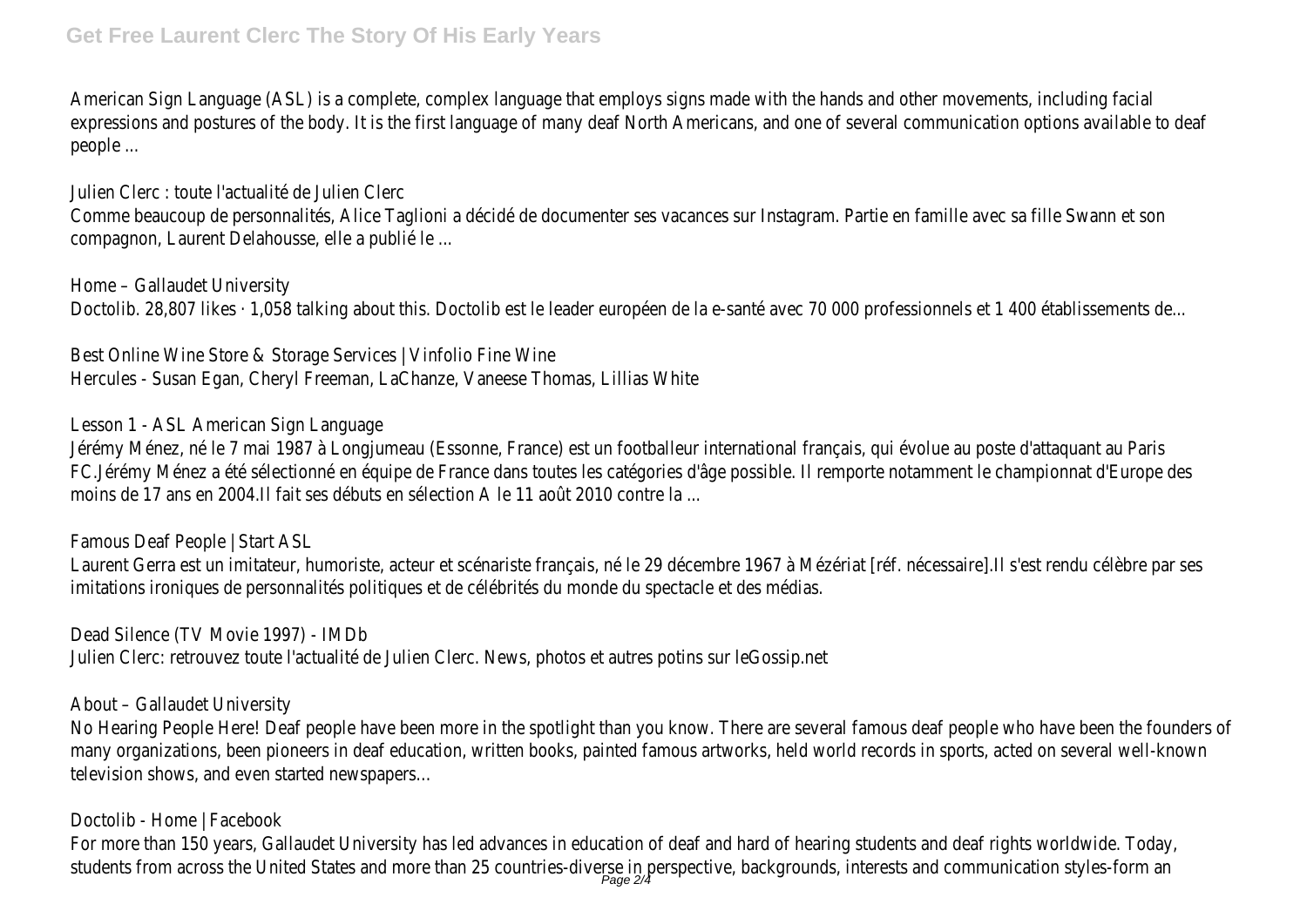exciting learning community as they prepare for dynamic careers and a lifetime of growth.

Laurent Clerc - Wikipedia

Clerc excelled in his academic studies. However, an assistant teacher, the Abbe Margaron tried pronouncing certain syllables so infuriated this teacher that one time, he gave Clerc a violent

Julien Clerc: qui est son épouse Hélène Grémillon ? - Gala

Lesson 1 Objectives: \_\_\_ I am able to define the term ASL \_\_\_ I know the common handshape  $\frac{1}{\sqrt{1-\mu}}$  I am able to count to five in ASL () $\frac{1}{\sqrt{1-\mu}}$  I am able to briefly describe the history of ASL  $\frac{1}{\sqrt{1-\mu}}$ a basic idea of the meaning of the difference between ASL and Signed English

Laurent Delahousse et sa compagne Alice Taglioni lors de ...

Jeudi 26 septembre 2019, Jazz était admise d'urgence à l'hôpital pour subir une intervention li femme s'est exprimée sur Snapchat a ...

1989 Tour de France - Wikipedia

Le 17 décembre 2012 est le jour d'une autre promesse d'amour. Julien Clerc et Hélène Grémillon arrondissement de Paris, où ils sont revenus ...

Laurent Gerra — Wikipédia

Directed by Daniel Petrie Jr.. With James Garner, Kim Coates, Marlee Matlin, Lolita Davidovich. of hearing-impaired school-children taken hostage by 3 desperate escaped convicts.

Instrumental track suggestions: Being produced

David and Victoria Beckham are celebrities originally from the United Kingdom who have gained David Beckham has been a football star for nearly 20 years, beginning his career at age 17 wh

Liquid Immersion Cooling for Data Centers | ICEraQ | GRC

Shop premium quality wine from the world's finest stock online collection and enjoy modern storage. services.